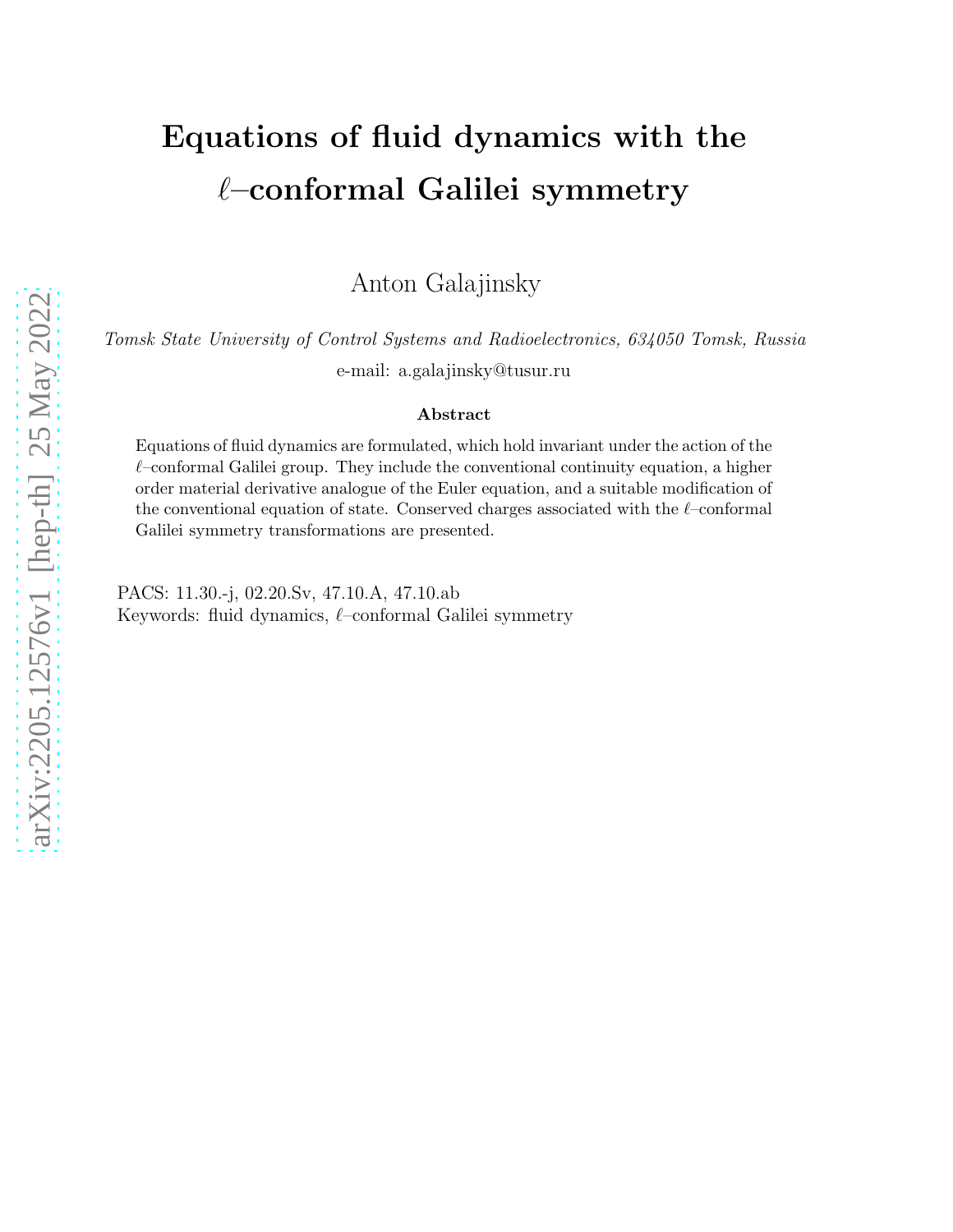# 1. Introduction

Recent exploration of the nonrelativistic variant of the AdS/CFT–correspondence extended the holographic dictionary to strongly coupled condensed matter systems (for a review see [\[1\]](#page-12-0) and references therein). From a symmetry standpoint, the central object here is a finite– dimensional conformal extension of the Galilei algebra [\[2,](#page-12-1) [3\]](#page-12-2).

Transformations forming the corresponding group include (temporal) translation, dilatation, and special conformal transformation, which form  $SL(2, R)$  subgroup, as well as spatial rotations, spatial translations, Galilei boosts and constant accelerations. Structure relations of the associate Lie algebra involve an arbitrary (half)integer parameter  $\ell$ , which specifies the number of acceleration generators at hand [\[2,](#page-12-1) [3\]](#page-12-2). For this reason, the algebra is commonly referred to as the  $\ell$ -conformal Galilei algebra.

A peculiar feature of the nonrelativistic conformal transformations is that temporal and spatial coordinates scale differently under the dilatation:  $t' = \lambda t$ ,  $x'_i = \lambda^{\ell} x_i$ . In particular, the reciprocal of  $\ell$  is known as the rational dynamical exponent and it is also customary to refer to the instances of  $\ell = \frac{1}{2}$  $\frac{1}{2}$  and  $\ell = 1$  as the Schrödinger group and the conformal Galilei group, respectively.

Extensive recent studies of dynamical realisations of the  $\ell$ –conformal Galilei group [\[4\]](#page-12-3)–[\[19\]](#page-13-0) revealed interesting peculiarities. Because a number of functionally independent integrals of motion needed to integrate a differential equation correlates with its order, such systems in general involve higher derivative terms  $\begin{bmatrix} 4, 6, 7, 8, 11, 12, 13, 16, 17, 18 \end{bmatrix}$  $\begin{bmatrix} 4, 6, 7, 8, 11, 12, 13, 16, 17, 18 \end{bmatrix}$  $\begin{bmatrix} 4, 6, 7, 8, 11, 12, 13, 16, 17, 18 \end{bmatrix}$  $\begin{bmatrix} 4, 6, 7, 8, 11, 12, 13, 16, 17, 18 \end{bmatrix}$  $\begin{bmatrix} 4, 6, 7, 8, 11, 12, 13, 16, 17, 18 \end{bmatrix}$  $\begin{bmatrix} 4, 6, 7, 8, 11, 12, 13, 16, 17, 18 \end{bmatrix}$  $\begin{bmatrix} 4, 6, 7, 8, 11, 12, 13, 16, 17, 18 \end{bmatrix}$  $\begin{bmatrix} 4, 6, 7, 8, 11, 12, 13, 16, 17, 18 \end{bmatrix}$  $\begin{bmatrix} 4, 6, 7, 8, 11, 12, 13, 16, 17, 18 \end{bmatrix}$  $\begin{bmatrix} 4, 6, 7, 8, 11, 12, 13, 16, 17, 18 \end{bmatrix}$  $\begin{bmatrix} 4, 6, 7, 8, 11, 12, 13, 16, 17, 18 \end{bmatrix}$ . In particular, the Pais–Uhlenbeck oscillator [\[20\]](#page-13-4) enjoys such a symmetry for a special choice of its frequencies [\[12,](#page-12-8) [17,](#page-13-2) [18\]](#page-13-3). Second order systems, for which conserved charges associated with the acceleration generators are functionally dependent, have been constructed in [\[9,](#page-12-10) [10\]](#page-12-11) (see also [\[5\]](#page-12-12)). Models without higher derivative terms, for which all constants of motion are functionally independent, were built in [\[14,](#page-12-13) [15\]](#page-12-14) by making recourse to geodesics on Ricci—flat or Einstein spacetimes with the  $\ell$ –conformal Galilei isometry group. A peculiar feature of those systems is that the dimension of spacetime grows with the value of  $\ell$ .

As is well known, the Euler equations describing a perfect fluid enjoy the  $\ell = \frac{1}{2}$  $\frac{1}{2}$  conformal Galilei symmetry provided a specific equation of state, which links pressure to density, is imposed [\[21,](#page-13-5) [22\]](#page-13-6). Realisations of the  $\ell = \frac{1}{2}$  $\frac{1}{2}$  and  $\ell = 1$  conformal Galilei transformations within the context of fluid mechanics have been extensively studied in the past (see e.g.  $[21]$ - $[28]$  and references therein<sup>[1](#page-1-0)</sup>). It is then natural to wonder whether the Euler equations and the equation of state can be modified so as to accommodate the  $\ell$ –conformal Galilei symmetry for an arbitrary value of the parameter  $\ell$ . The goal of this work is to construct such a generalisation.

The paper is organised as follows. In the next section, an action of the  $\ell$ –conformal Galilei group upon a density scalar field and a velocity vector field is established. In Sect. 3, equations of motion are formulated, which include the conventional continuity equation and a higher order material derivative analogue of the Euler equation. A modification of

<span id="page-1-0"></span><sup>&</sup>lt;sup>1</sup>Note that some statements in the literature regarding conformal symmetries of fluid mechanics contradict each other. For a detailed clarification see [\[28\]](#page-13-7).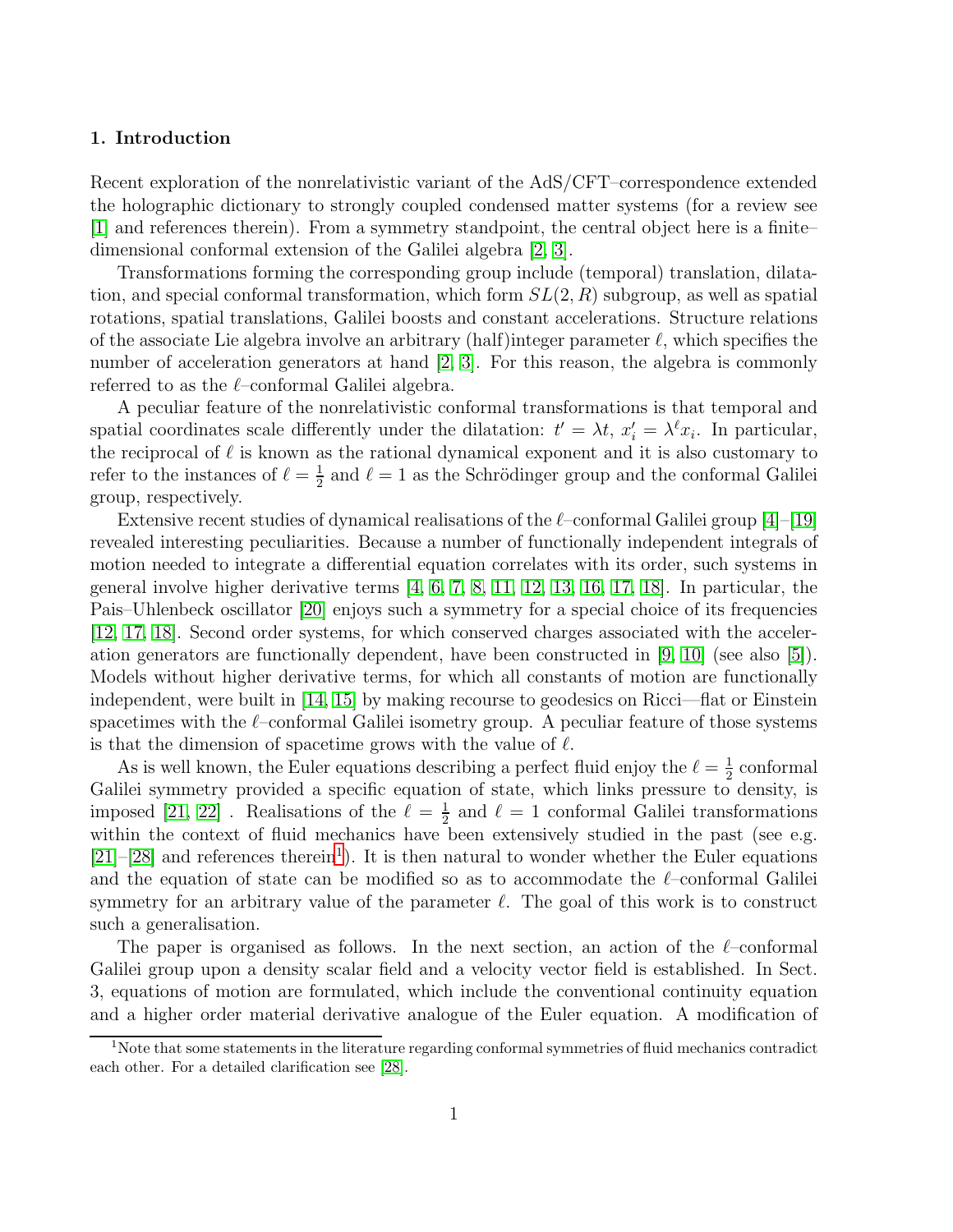the conventional equation of state is found, which ensures the  $\ell$ –conformal Galilei symmetry of the resulting system of partial differential equations. Conserved charges associated with the  $\ell$ –conformal Galilei symmetry transformations are discussed in Sect. 4. While the acceleration charges can be constructed both for integer and half–integer  $\ell$ , the  $SL(2, R)$ – charges and the energy–momentum tensor are readily obtained for a half–integer  $\ell$  only. In the concluding Sect. 5 we summarise our results and discuss possible further developments. Infinitesimal form of the  $\ell$ -conformal Galilei transformations acting upon spacetime coordinates, the density and the velocity vector field is given in Appendix.

Throughout the paper, summation over repeated indices is understood unless otherwise is stated.

# 2. The  $\ell$ -conformal Galilei group

Consider a nonrelativistic spacetime parametrised by a temporal variable t and Cartesian coordinates  $x_i$ ,  $i = 1, \ldots, d$ . The  $\ell$ -conformal Galilei group involves the  $SL(2, R)$ transformations

<span id="page-2-0"></span>
$$
t' = \frac{\alpha t + \beta}{\gamma t + \delta}, \qquad x'_i = \left(\frac{\partial t'}{\partial t}\right)^{\ell} x_i,
$$
\n(1)

where  $\alpha\delta-\beta\gamma=1$  and  $\ell$  is an arbitrary (half)integer number, and a chain of transformations with the vector parameters  $a_i^{(0)}$  $\binom{0}{i}, a_i^{(1)}$  $a_i^{(1)}, \ldots, a_i^{(2\ell)}$  $i^{(2\ell)}$  (no sum over repeated index *n*)

<span id="page-2-2"></span><span id="page-2-1"></span>
$$
t' = t, \qquad x'_i = x_i + a_i^{(n)} t^n,
$$
\n(2)

where  $n = 0, \ldots, 2\ell$ . In the preceding formula,  $n = 0$  and  $n = 1$  correspond to the spatial translation and the Galilei boost, while higher values of  $n$  describe  $n$ –th order constant accelerations. The group also contains conventional  $SO(d)$ –rotation, which in what follows will be disregarded. The elementary relations

$$
t = \frac{\beta - \delta t'}{\gamma t' - \alpha}, \qquad \frac{\partial t}{\partial t'} = \frac{1}{(\gamma t' - \alpha)^2}, \qquad \frac{\partial t'}{\partial t} = \frac{1}{(\gamma t + \delta)^2} = (\gamma t' - \alpha)^2,
$$
 (3)

will prove useful below.

The generators of infinitesimal (temporal) translation, dilatation, special conformal transformation, and accelerations follow from [\(1\)](#page-2-0) and [\(2\)](#page-2-1) (for more details see Appendix)

$$
H = \frac{\partial}{\partial t}, \qquad D = t\frac{\partial}{\partial t} + \ell x_i \frac{\partial}{\partial x_i}, \qquad K = t^2 \frac{\partial}{\partial t} + 2\ell t x_i \frac{\partial}{\partial x_i}, \qquad C_i^{(n)} = t^n \frac{\partial}{\partial x_i}.
$$
 (4)

They obey structure relations the  $\ell$ -conformal Galilei algebra [\[2,](#page-12-1) [3\]](#page-12-2)

$$
[H, D] = H, \t [H, K] = 2D, \t [D, K] = K,
$$
  

$$
[H, C_i^{(n)}] = nC_i^{(n-1)}, \t [D, C_i^{(n)}] = (n - l)C_i^{(n)}, \t [K, C_i^{(n)}] = (n - 2l)C_i^{(n+1)}, \t (5)
$$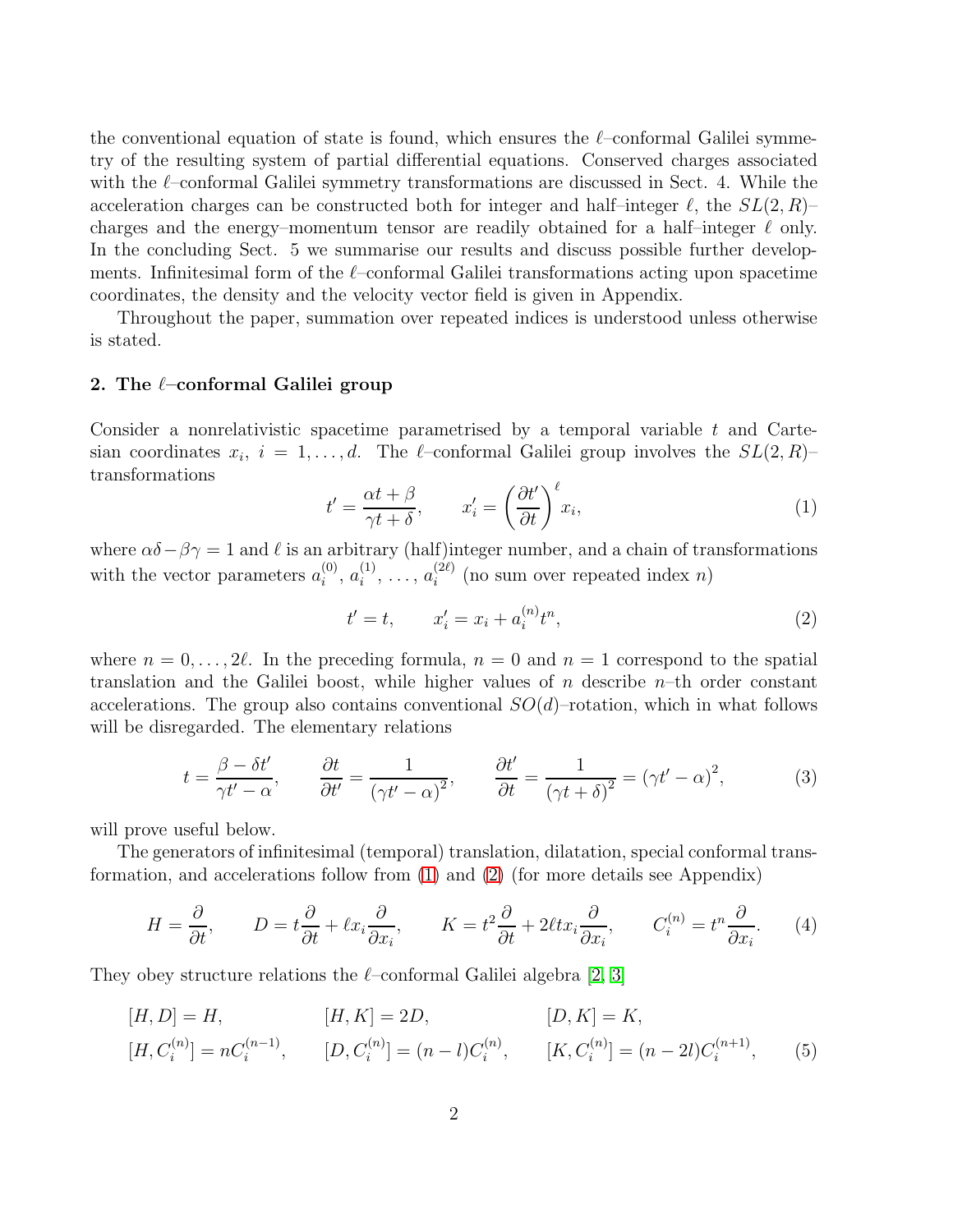where  $i = 1, \ldots, d, n = 0, \ldots, 2l$ , and  $\ell$  is an arbitrary (half)integer real parameter. Note that it is the latter restriction which guarantees that the algebra is finite–dimensional.

Let  $\rho(t, x)$  and  $v_i(t, x)$ ,  $i = 1, \ldots, d$ , be the density and the velocity vector field which characterise a fluid. Transformation law of  $\rho(t, x)$  under the action of the  $\ell$ –conformal Galilei group is obtained by fixing a value of the temporal variable  $t$  and demanding the mass of a d-dimensional volume element V to be invariant under  $(1), (2)$  $(1), (2)$ 

$$
\int_{V'} dx' \rho'(t', x') = \int_{V} dx \rho(t, x), \tag{6}
$$

where  $dx = dx_1 \dots dx_d$ . This gives

<span id="page-3-1"></span>
$$
\rho(t,x) = \left(\frac{\partial t'}{\partial t}\right)^{\ell d} \rho'(t',x'),\tag{7}
$$

for the  $SL(2, R)$ -transformation and

<span id="page-3-2"></span>
$$
\rho(t,x) = \rho'(t',x'),\tag{8}
$$

for the accelerations.

Similarly, considering an orbit of a liquid particle parametrised by  $x_i(t)$  and taking into account the relation

$$
\frac{dx_i(t)}{dt} = v_i(t, x(t)),\tag{9}
$$

from eqs. [\(1\)](#page-2-0), [\(2\)](#page-2-1) one gets<sup>[2](#page-3-0)</sup> (no sum over repeated index *n*)

<span id="page-3-3"></span>
$$
v_i(t,x) = \left(\frac{\partial t'}{\partial t}\right)^{1-\ell} v_i'(t',x') + \frac{\partial}{\partial t} \left(\frac{\partial t'}{\partial t}\right)^{-\ell} x_i',\tag{10}
$$

for the  $SL(2, R)$ -transformation and

<span id="page-3-4"></span>
$$
v_i(t, x) = v_i'(t', x') - n a_i^{(n)} t^{n-1},
$$
\n(11)

for the accelerations.

For the readers's convenience, infinitesimal form the  $\ell$ -conformal Galilei transformations acting upon the coordinates and the fields is displayed in Appendix.

# 3. Equations of fluid dynamics with the  $\ell$ -conformal Galilei symmetry

Having fixed transformation laws of the density and the velocity vector field, we are now in a position to formulate equations of fluid dynamics with the  $\ell$ –conformal Galilei symmetry.

<span id="page-3-0"></span><sup>&</sup>lt;sup>2</sup>As is usual in classical dynamics, when restricting the transformations similar to  $(1)$ ,  $(2)$  to a particle orbit, one replaces  $x'_i$  with  $x'_i(t')$  and  $x_i$  with  $x_i(t)$ .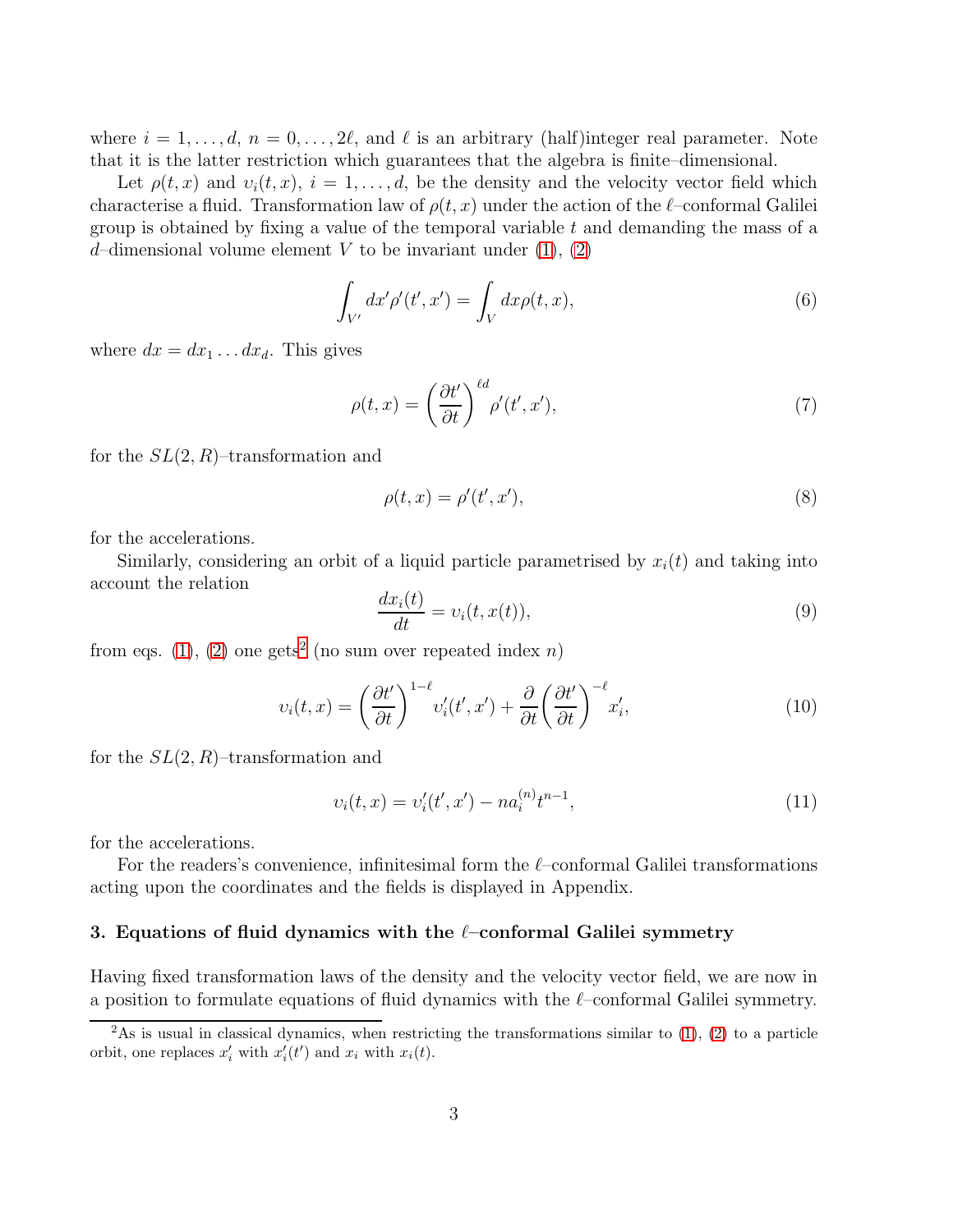Because the continuity equation has a clear physical meaning (it describes the mass transport), it should be kept intact

<span id="page-4-0"></span>
$$
\frac{\partial \rho}{\partial t} + \frac{\partial (\rho v_i)}{\partial x_i} = 0.
$$
\n(12)

Taking into account the identities

$$
\frac{\partial}{\partial t} = \left(\frac{\partial t'}{\partial t}\right) \frac{\partial}{\partial t'} + \left(\frac{\partial x'_i}{\partial t}\right) \frac{\partial}{\partial x'_i}, \qquad \frac{\partial}{\partial x_i} = \left(\frac{\partial t'}{\partial x_i}\right) \frac{\partial}{\partial t'} + \left(\frac{\partial x'_j}{\partial x_i}\right) \frac{\partial}{\partial x'_j},\tag{13}
$$

and eqs.  $(1), (2), (7), (8)$  $(1), (2), (7), (8)$  $(1), (2), (7), (8)$  $(1), (2), (7), (8)$  $(1), (2), (7), (8)$  $(1), (2), (7), (8)$ , one readily gets

$$
\frac{\partial \rho}{\partial t} + \frac{\partial (\rho v_i)}{\partial x_i} = \frac{\partial \rho'}{\partial t'} + \frac{\partial (\rho' v_i')}{\partial x_i'} \tag{14}
$$

for the acceleration transformations, and

$$
\frac{\partial \rho}{\partial t} + \frac{\partial (\rho v_i)}{\partial x_i} = \left(\frac{\partial t'}{\partial t}\right)^{\ell d + 1} \left(\frac{\partial \rho'}{\partial t'} + \frac{\partial (\rho' v_i')}{\partial x_i'}\right)
$$
(15)

for the conformal transformations. Thus, the transport equation [\(12\)](#page-4-0) holds invariant under the action of the  $\ell$ –conformal Galilei group.

In order to formulate an analogue of the Euler equation, one introduces the material derivative

$$
\mathcal{D} = \frac{\partial}{\partial t} + v_i(t, x) \frac{\partial}{\partial x_i},\tag{16}
$$

and studies transformation laws of  $\mathcal{D}v_i$ ,  $\mathcal{D}^2v_i$  etc. under [\(1\)](#page-2-0) and [\(2\)](#page-2-1). Let us start with  $\mathcal{D}v_i$ . Given the conformal transformations  $(1)$ , the material derivative transforms covariantly

$$
\mathcal{D} = \left(\frac{\partial t'}{\partial t}\right) \mathcal{D}'.\tag{17}
$$

Taking into account eq. [\(10\)](#page-3-3), one obtains

$$
\mathcal{D}\upsilon_i = \left(\frac{\partial t'}{\partial t}\right)^{2-\ell} \mathcal{D}'\upsilon_i' + (1-2\ell) \left(\frac{\partial t'}{\partial t}\right)^{-\ell} \left(\frac{\partial^2 t'}{\partial t^2}\right) \upsilon_i' + \frac{\partial^2}{\partial t^2} \left(\frac{\partial t'}{\partial t}\right)^{-\ell} x_i',\tag{18}
$$

where  $v_i = v_i(t, x)$ ,  $v'_i = v'_i$  $i(t', x')$ . Although for arbitrary value of  $\ell$  the field  $\mathcal{D}v_i$  does not transform covariantly, the second term drops out for  $\ell = \frac{1}{2}$  $\frac{1}{2}$ , while the third term

$$
\frac{\partial^2}{\partial t^2} \left( \frac{\partial t'}{\partial t} \right)^{-\ell} = -\ell \left( \frac{\partial t'}{\partial t} \right)^{-\ell} \left( \frac{\dddot{t}'}{\dot{t}'} - (\ell+1) \left( \frac{\ddot{t}'}{\dot{t}'} \right)^2 \right),\tag{19}
$$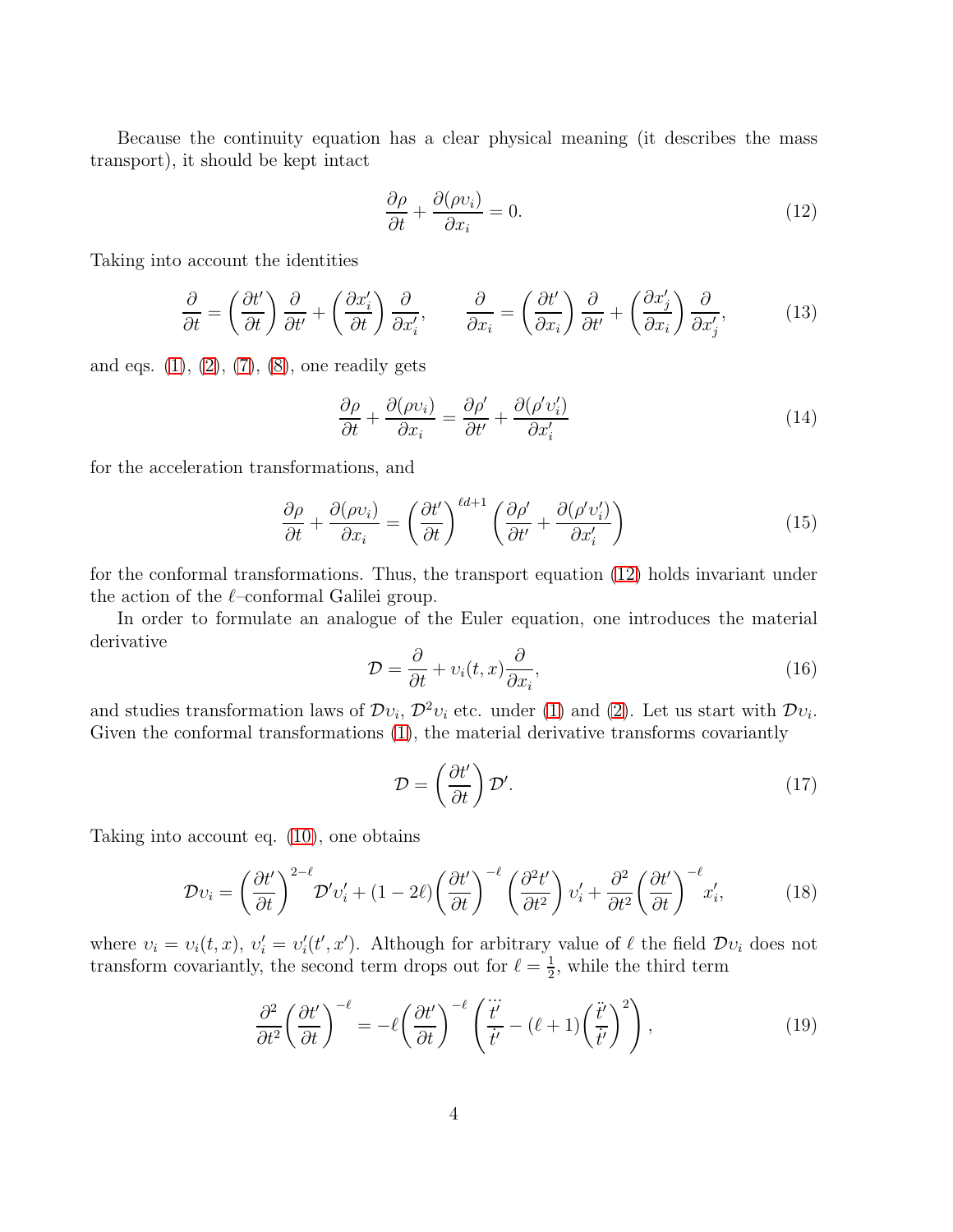where the dot designates the derivative with respect to  $t$ , is proportional to the Schwarzian derivative ...

$$
S[t'(t)] = \frac{\dddot{t}'}{\dot{t}'} - \frac{3}{2} \left(\frac{\ddot{t}'}{\dot{t}'}\right)^2,\tag{20}
$$

whenever  $\ell = \frac{1}{2}$  $\frac{1}{2}$ . As is well known, the latter vanishes identically for t' in [\(1\)](#page-2-0).

Thus, for  $\ell = \frac{1}{2}$  $\frac{1}{2}$  the material derivative  $\mathcal{D}v_i$  transforms covariantly under the  $SL(2,R)$ transformation. In a similar fashion, for an arbitrary (half)integer value of  $\ell$  one can establish the relation<sup>[3](#page-5-0)</sup>

<span id="page-5-2"></span>
$$
\mathcal{D}^{2\ell}v_i = \left(\frac{\partial t'}{\partial t}\right)^{\ell+1} \mathcal{D}'^{2\ell}v'_i.
$$
\n(21)

Turning to the acceleration transformations  $(2)$ ,  $(11)$ , one readily gets<sup>[4](#page-5-1)</sup>

$$
\mathcal{D} = \mathcal{D}', \qquad \mathcal{D}^{2\ell} v_i = \mathcal{D}'^{2\ell} v'_i,\tag{22}
$$

where  $v_i = v_i(t, x)$ ,  $v'_i = v'_i$  $i(t',x')$ .

As a final step, let us introduce the pressure  $p(t, x)$ , which is subject to the equation of state [\[21,](#page-13-5) [22\]](#page-13-6)

$$
p = \nu \rho^{\mu},\tag{23}
$$

where  $\nu$  and  $\mu$  are real constants, and then impose the higher derivative analogue of the Euler equation

$$
\rho \mathcal{D}^{2\ell} \upsilon_i = -\frac{\partial p}{\partial x_i}.\tag{24}
$$

The latter automatically holds invariant under the acceleration transformations, while for the conformal transformations one finds

$$
\left(\frac{\partial t'}{\partial t}\right)^{\ell d+1} \rho' \mathcal{D}'^{2\ell} \nu_i' = -\left(\frac{\partial t'}{\partial t}\right)^{\ell d\mu} \frac{\partial p'}{\partial x_i'}.
$$
\n(25)

Imposing the restriction on the exponent

$$
\mu = 1 + \frac{1}{\ell d},\tag{26}
$$

one ensures the  $SL(2, R)$ –invariance.

<span id="page-5-0"></span><sup>3</sup>In obtaining eq. [\(21\)](#page-5-2), it proves useful to focus on a concrete orbit  $x_i(t)$  such that  $\mathcal{D} = \left(\frac{\partial t'}{\partial t}\right)\mathcal{D}' =$  $(\gamma t' - \alpha)^2 \frac{d}{dt'}, \ v_i(t, x(t)) = (\gamma t' - \alpha)^{2(1-\ell)} \frac{dx_i'(t')}{dt'} - 2\ell\gamma(\gamma t' - \alpha)^{1-2\ell}x_i'(t'),$  and then compute  $\mathcal{D}^n v_i$  for an arbitrary integer n.

<span id="page-5-1"></span><sup>4</sup>A straightforward calculation gives (no sum over repeated index n)  $\mathcal{D}^{2\ell}v_i = \mathcal{D}'^{2\ell}v'_i - (2\ell +$ 1) $C_n^{2\ell+1}a_i^{(n)}t'^{n-2\ell-1}$ ,  $C_n^{2\ell+1}$  being the binomial coefficients and  $n = 0,\ldots, 2\ell$ . Given a (half)integer  $\ell$ and  $n = 0, \ldots, 2\ell$ , all  $C_n^{2\ell+1}$  prove to vanish.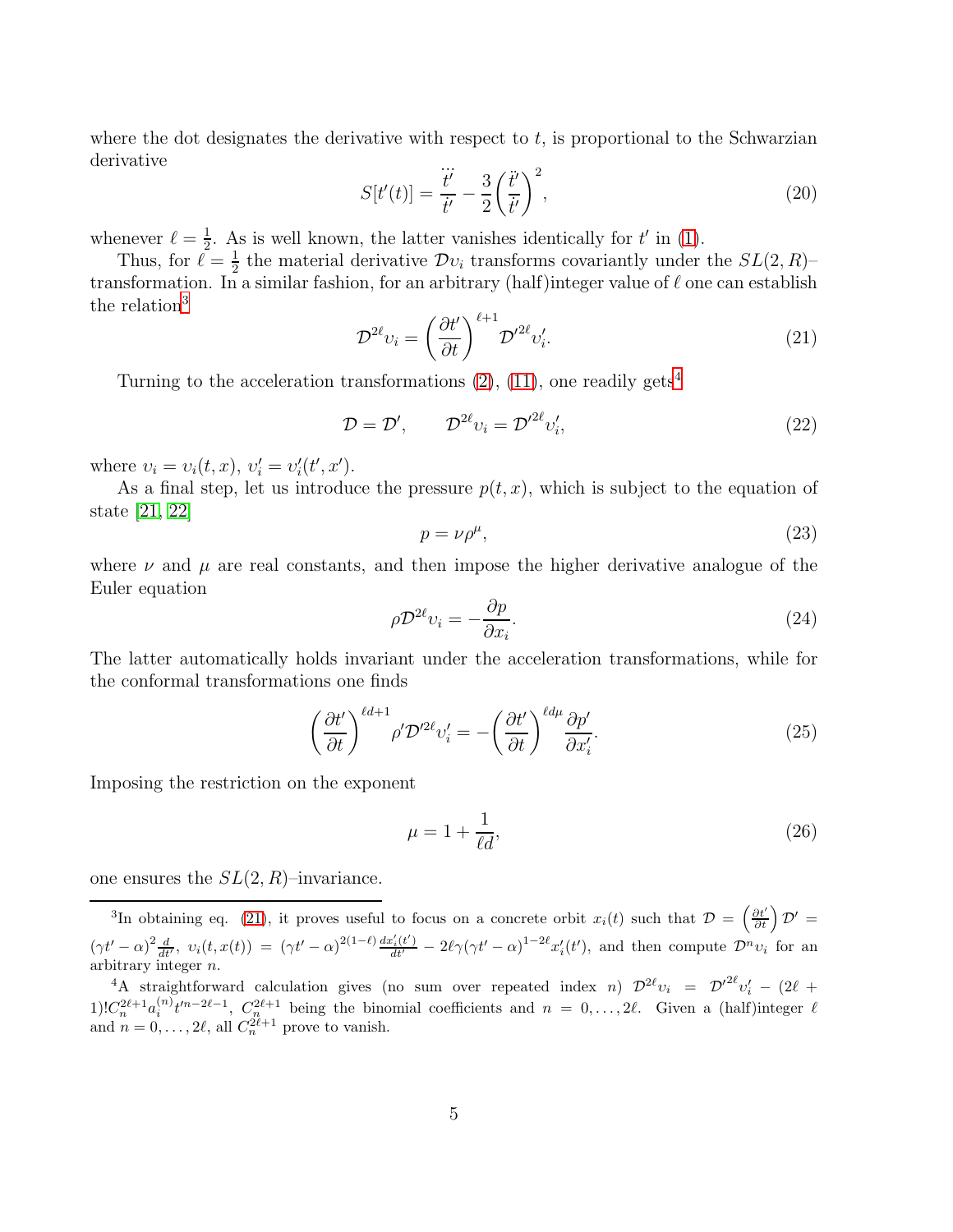To summarise, generalised perfect fluid equations, which hold invariant under the action of the ℓ–conformal Galilei group, read

<span id="page-6-0"></span>
$$
\frac{\partial \rho}{\partial t} + \frac{\partial (\rho v_i)}{\partial x_i} = 0, \qquad \rho \mathcal{D}^{2\ell} v_i = -\frac{\partial p}{\partial x_i}, \qquad p = \nu \rho^{1 + \frac{1}{\ell d}}, \tag{27}
$$

where  $\ell$  is a (half)integer number, d is the dimension of space,  $\mathcal{D} = \frac{\partial}{\partial t} + v_i \frac{\partial}{\partial x}$  $\frac{\partial}{\partial x_i}$ , and  $\nu$  is a constant. It should be mentioned that the  $\ell = \frac{1}{2}$  $\frac{1}{2}$  case was studied in detail in [\[21,](#page-13-5) [22\]](#page-13-6).

In the next section, we shall construct conserved charges associated with the  $\ell$ –conformal Galilei symmetry of the equations of motion [\(27\)](#page-6-0). To that end, it proves useful to introduce the potential function  $V(\rho)$ , which via the Legendre transform gives the pressure [\[22\]](#page-13-6)

<span id="page-6-2"></span>
$$
p(\rho) = \rho V'(\rho) - V(\rho). \tag{28}
$$

Given the equation of state  $p = \nu \rho^{1 + \frac{1}{\ell d}}$ , the potential reads

<span id="page-6-1"></span>
$$
V = \ell dp + w\rho,\tag{29}
$$

where d is the dimension of space and  $w$  is a constant of integration. As shown below,  $V$ enters linearly into the Hamiltonian (see eq. [\(43\)](#page-8-0)). Because the total mass of a liquid  $\int dx \rho$ is conserved owing to the continuity equation, the term  $w\rho$  contributes an additive constant to the Hamiltonian. In what follows, we set  $w = 0$ . A simple corollary of [\(29\)](#page-6-1)

<span id="page-6-3"></span>
$$
\int dx \left( \ell x_i \frac{\partial p}{\partial x_i} + V \right) = 0 \tag{30}
$$

will prove useful below.

Infinitesimal form of the  $\ell$ –conformal Galilei transformations acting upon the fields  $\rho(t, x)$ , and  $v_i(t, x)$  is presented in Appendix. Given a particular solution  $(\rho(t, x), v_i(t, x))$  to the equations of motion [\(27\)](#page-6-0), the pair  $(\rho'(t,x), v'_i(t,x))$  displayed in Appendix provides another particular solution.

#### 4. Conserved charges

As the next step, let us discuss conserved charges associated with the  $\ell$ –conformal Galilei symmetry of eqs. [\(27\)](#page-6-0). Note that for arbitrary value of  $\ell$ , eqs. (27) involve a higher order material derivative. In this sense, they bear resemblance to higher derivative mechanics models studied in [\[4,](#page-12-3) [6,](#page-12-4) [7,](#page-12-5) [8,](#page-12-6) [11,](#page-12-7) [13,](#page-12-9) [16\]](#page-13-1). As is known, for integer  $\ell$  and  $d > 2$  the construction of an action functional for a higher–derivative mechanics appears problematic as the kinetic term turns into a total derivative [\[7,](#page-12-5) [16\]](#page-13-1). Below we construct  $SL(2, R)$ –charges for a half– integer  $\ell$  only, while the vector generators escape such a restriction. To a large extent, the analysis in this section is inspired by the instance of  $\ell = \frac{1}{2}$  $\frac{1}{2}$  studied in [\[22\]](#page-13-6).

Let us start with the tower of vector generators. Taking into account the continuity equation and assuming  $v_i$  to vanish on the boundary of a volume element, one can establish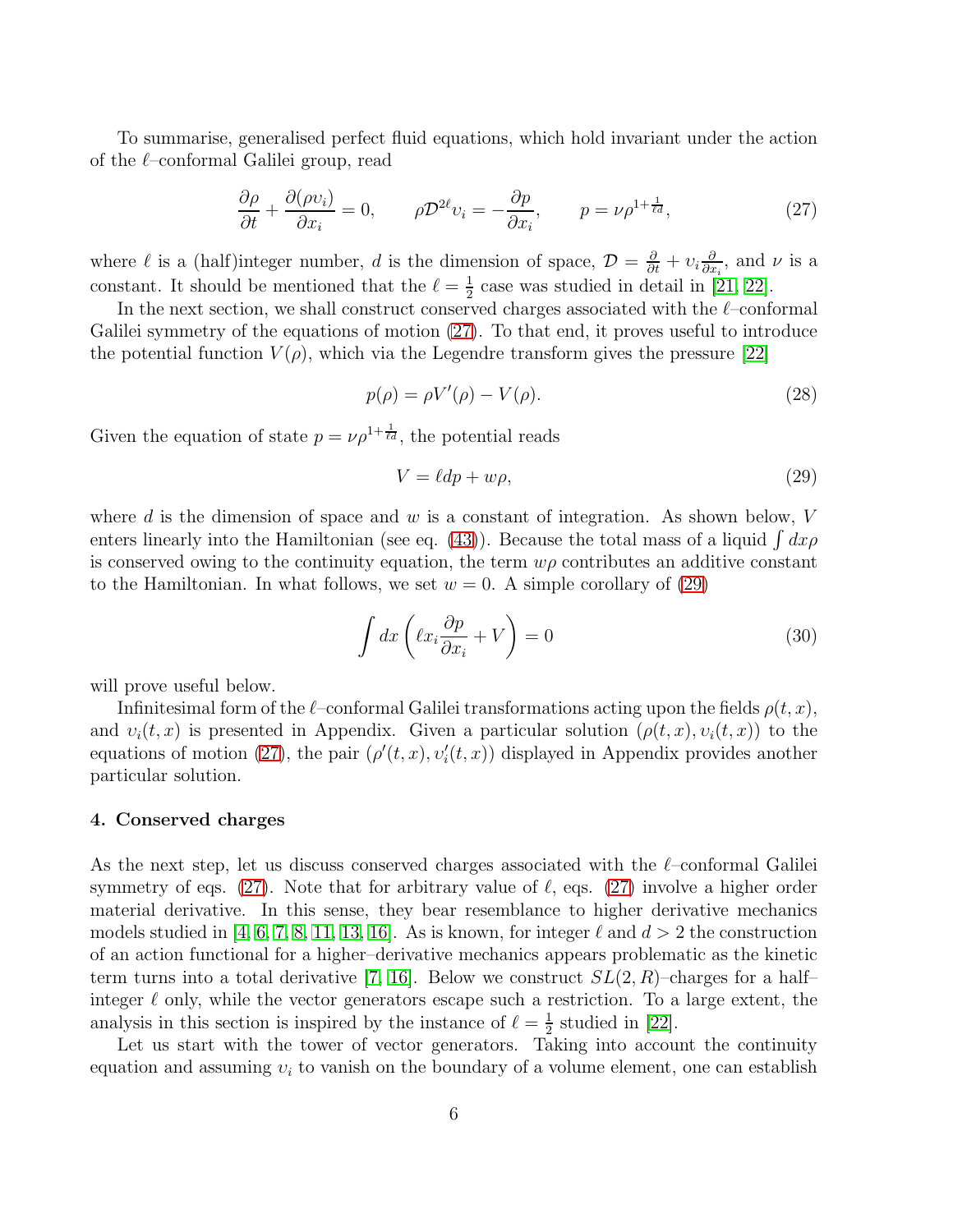the relations

<span id="page-7-0"></span>
$$
\frac{\partial}{\partial t} \left( \int dx \rho \mathcal{D}^n v_i \right) = \int dx \rho \mathcal{D}^{n+1} v_i, \qquad \frac{\partial}{\partial t} \left( \int dx \rho x_i \right) = \int dx \rho v_i,
$$
\n(31)

where *n* is a natural number. The generalised Euler equation  $\rho \mathcal{D}^{2\ell} v_i = -\frac{\partial p}{\partial x_i}$  $\frac{\partial p}{\partial x_i}$  then implies conservation of the momentum

$$
C_i^{(0)} = \int dx \rho \mathcal{D}^{2\ell - 1} v_i,\tag{32}
$$

provided the pressure p (and hence the fluid density  $\rho$ ) tends to zero at the boundary. Likewise, setting  $n = 2\ell - 2$  in [\(31\)](#page-7-0), one gets

$$
\frac{\partial}{\partial t} \left( \int dx \rho \mathcal{D}^{2\ell - 2} \nu_i \right) = C_i^{(0)}.
$$
\n(33)

Integrating both sides over the temporal variable  $t$  and denoting a constant of integration by  $-C_i^{(1)}$  $i^{(1)}$ , one obtains a conserved charge associated with the Galilei boosts

$$
C_i^{(1)} = tC_i^{(0)} - \int dx \rho \mathcal{D}^{2\ell - 2} v_i.
$$
 (34)

Other vector generators are built by iterations<sup>[5](#page-7-1)</sup>

$$
C_i^{(2)} = \frac{t^2}{2!} C_i^{(0)} - t C_i^{(1)} - \int dx \rho \mathcal{D}^{2\ell - 3} v_i,
$$
  
\n
$$
C_i^{(3)} = \frac{t^3}{3!} C_i^{(0)} - \frac{t^2}{2!} C_i^{(1)} - t C_i^{(2)} - \int dx \rho \mathcal{D}^{2\ell - 4} v_i,
$$
  
\n...  
\n
$$
C_i^{(2\ell)} = \frac{t^{2\ell}}{(2\ell)!} C_i^{(0)} - \frac{t^{2\ell - 1}}{(2\ell - 1)!} C_i^{(1)} - \dots - t C_i^{(2\ell - 1)} - \int dx \rho x_i,
$$
\n(35)

where we used the notation  $\mathcal{D}^{-1}v_i = x_i$ .

Proceeding to conserved charges associated with the  $SL(2, R)$ –transformation, let us first attend to the energy–momentum tensor. Introducing the potential  $V(\rho)$  specified by eq. [\(28\)](#page-6-2) above, contracting the generalised Euler equation  $\rho \mathcal{D}^{2\ell} v_i = -\frac{\partial p}{\partial x_i}$  $\frac{\partial p}{\partial x_i}$  with  $v_i$ , and assuming  $\ell$  to be half–integer $^6$  $^6$ 

<span id="page-7-3"></span>
$$
\ell = \frac{2n+1}{2},\tag{36}
$$

n being a natural number, one can bring the resulting expression to the form

<span id="page-7-4"></span>
$$
\partial_0 T^{00} + \partial_i T^{i0} = 0,\tag{37}
$$

<span id="page-7-1"></span><sup>&</sup>lt;sup>5</sup>The structure relation  $[H, C_i^{(n)}] = nC_i^{(n-1)}$  in [\(5\)](#page-2-2) is reproduces after the rescaling  $k!C_i^{(k)} \to C_i^{(k)}$ .

<span id="page-7-2"></span> $6n$  entering eq. [\(36\)](#page-7-3) and the equations below should not be confused with n labeling the acceleration transformations in Sect. 2.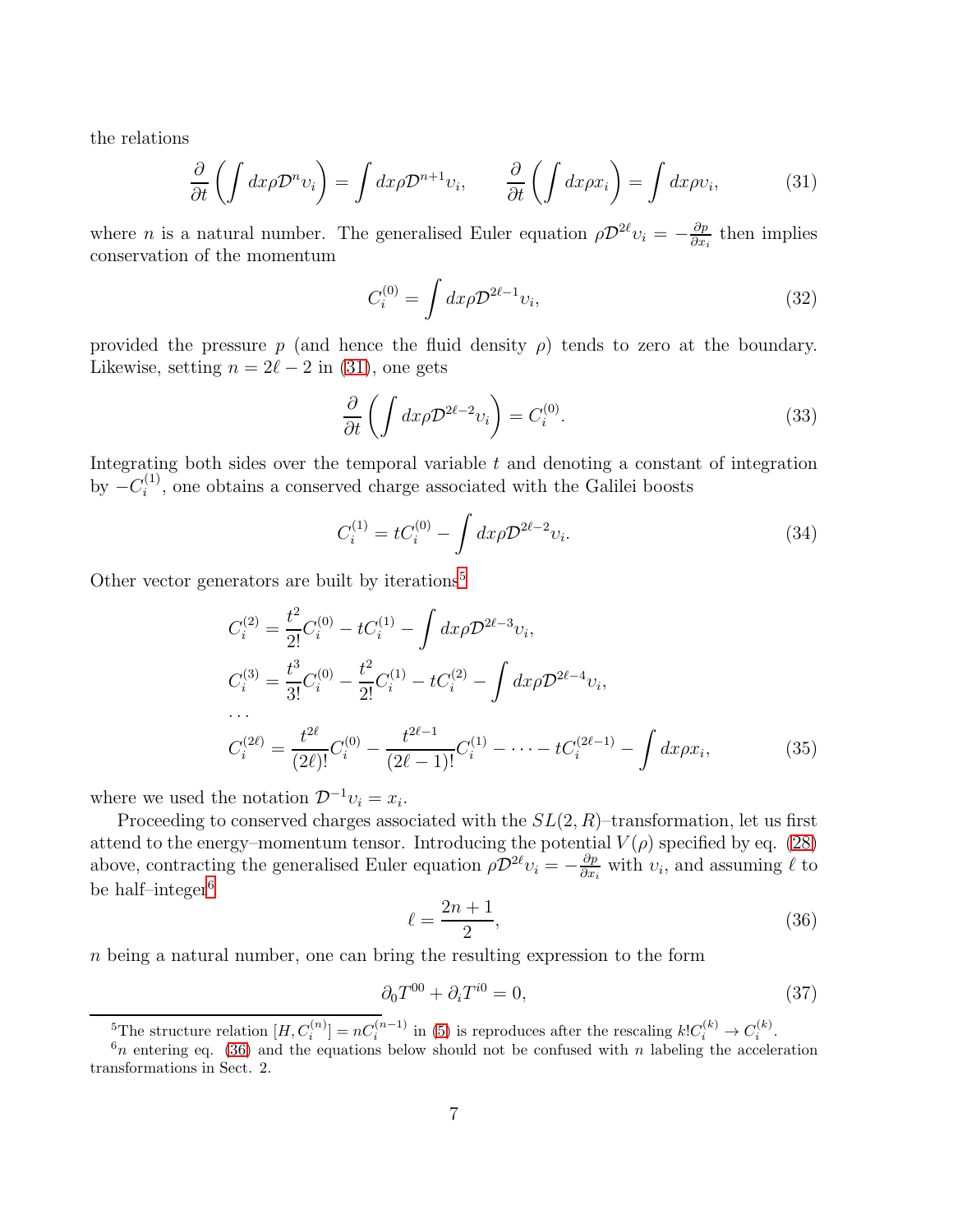which involves (no sum over repeated index  $n$ )

<span id="page-8-1"></span>
$$
T^{00} = \rho \left( \frac{(-1)^n \left( \mathcal{D}^n v_i \right) \left( \mathcal{D}^n v_i \right)}{2} + \sum_{k=0}^{n-1} (-1)^k \left( \mathcal{D}^k v_i \right) \left( \mathcal{D}^{2n-k} v_i \right) \right) + V(\rho),
$$
  

$$
T^{i0} = \rho v_i \left( \frac{(-1)^n \left( \mathcal{D}^n v_i \right) \left( \mathcal{D}^n v_i \right)}{2} + \sum_{k=0}^{n-1} (-1)^k \left( \mathcal{D}^k v_i \right) \left( \mathcal{D}^{2n-k} v_i \right) + V'(\rho) \right). \tag{38}
$$

In obtaining [\(38\)](#page-8-1), the identities

<span id="page-8-2"></span>
$$
\rho \mathcal{D}A = \frac{\partial(\rho A)}{\partial t} + \frac{\partial(\rho v_i A)}{\partial x_i}, \qquad v_i \frac{\partial p}{\partial x_i} = \frac{\partial V(\rho)}{\partial t} + \frac{\partial(\rho v_i V'(\rho))}{\partial x_i}, \tag{39}
$$

where  $A(t, x)$  is an arbitrary function, which hold true due to the continuity equation, were used. Notice also a simple corollary of [\(39\)](#page-8-2)

<span id="page-8-5"></span>
$$
\frac{\partial}{\partial t} \left( \int dx \rho A \right) = \int dx \rho \mathcal{D}A,\tag{40}
$$

which will prove useful below.

In a similar fashion, the generalised Euler equation  $\rho \mathcal{D} \left( \mathcal{D}^{2\ell-1} v_i \right) + \frac{\partial p}{\partial x_i}$  $\frac{\partial p}{\partial x_i} = 0$  can be used to build

<span id="page-8-3"></span>
$$
T^{0i} = \rho \mathcal{D}^{2\ell - 1} v_i, \qquad T^{ji} = p\delta_{ji} + \rho v_j \mathcal{D}^{2\ell - 1} v_i,
$$
\n(41)

which obey

<span id="page-8-4"></span>
$$
\partial_0 T^{0i} + \partial_j T^{ji} = 0. \tag{42}
$$

When combined together, eqs. [\(38\)](#page-8-1) and [\(41\)](#page-8-3) provide the energy-momentum tensor  $T^{\mu\nu}$ ,  $\mu = (0, i), i = 1, \ldots, d$ , associated with the equations of fluid dynamics [\(27\)](#page-6-0) for a halfinteger  $\ell$ . It is worth mentioning that  $T^{\mu\nu}$  is not symmetric and eqs. [\(41\)](#page-8-3), [\(42\)](#page-8-4) hold for an arbitrary (i.e. not necessarily half–integer) value of  $\ell$ .

Now let us turn to conserved charges which link to the  $SL(2, R)$  group. From [\(37\)](#page-7-4), one finds the conserved energy (no sum over repeated index  $n$ )

<span id="page-8-0"></span>
$$
H = \int dx T^{00}
$$
  
= 
$$
\int dx \left( \rho \left( \frac{(-1)^n (\mathcal{D}^n v_i) (\mathcal{D}^n v_i)}{2} + \sum_{k=0}^{n-1} (-1)^k (\mathcal{D}^k v_i) (\mathcal{D}^{2n-k} v_i) \right) + V(\rho) \right).
$$
 (43)

Rewriting  $T^{00}$  in [\(38\)](#page-8-1) as follows (no sum over repeated index n)

$$
T^{00} = \rho \mathcal{D} \left( \frac{1}{2} \sum_{k=0}^{n-1} (-1)^{k+n} (2k+1) \left( \mathcal{D}^{n-k-1} v_i \right) \left( \mathcal{D}^{n+k} v_i \right) + \ell x_i \mathcal{D}^{2\ell-1} v_i \right) + \ell x_i \frac{\partial p}{\partial x_i} + V(\rho),
$$
\n(44)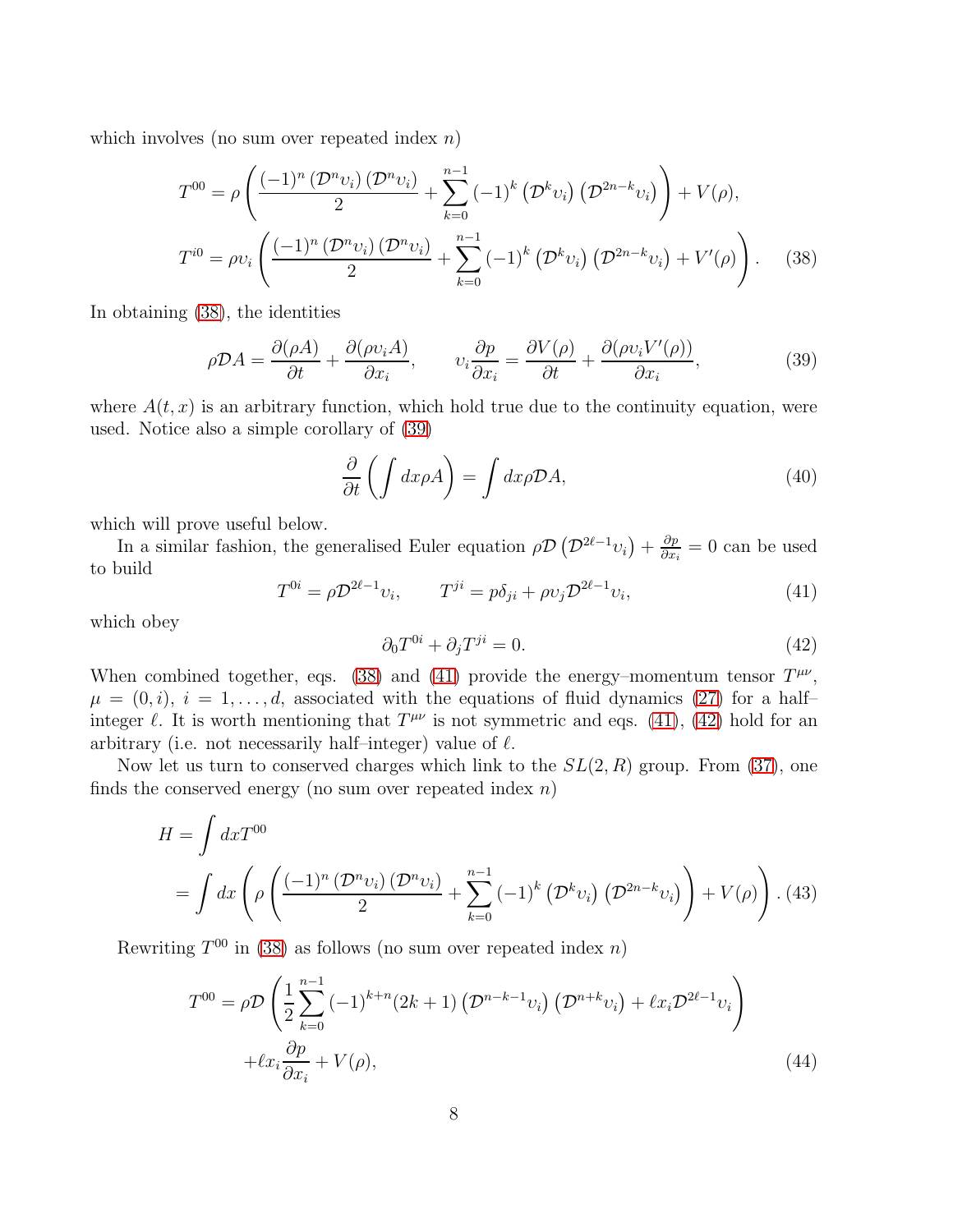where  $\ell = \frac{2n+1}{2}$  $\frac{2^{n+1}}{2}$ , and taking into account eqs. [\(30\)](#page-6-3) and [\(40\)](#page-8-5), one gets a conserved charge associated with the dilatation (no sum over repeated index  $n$ )

<span id="page-9-0"></span>
$$
D = tH - \frac{1}{2} \int dx \rho \left( \sum_{k=0}^{n-1} (-1)^{k+n} (2k+1) \left( \mathcal{D}^{n-k-1} v_i \right) \left( \mathcal{D}^{n+k} v_i \right) + (2n+1) x_i \mathcal{D}^{2n} v_i \right).
$$
\n(45)

Like D was obtained by integrating both sides of  $H = \int dxT^{00}$  over the temporal variable t, the conserved charge related to the special conformal transformation

$$
K = t^2 H - 2tD - \int dx \rho \left( \sum_{k=0}^{n-1} (-1)^{k+n} (2k+1) \left( \frac{(-1)^k (\mathcal{D}^{n-1} v_i) (\mathcal{D}^{n-1} v_i)}{2} + \sum_{s=0}^{k-1} (-1)^s (\mathcal{D}^{n-k+s-1} v_i) (\mathcal{D}^{n+k-s-1} v_i) \right) + (2n+1) \left( \frac{(-1)^n (\mathcal{D}^n x_i) (\mathcal{D}^n x_i)}{2} + \sum_{s=0}^{n-1} (-1)^s (\mathcal{D}^s x_i) (\mathcal{D}^{2n-s} x_i) \right) \right), \tag{46}
$$

follows from [\(45\)](#page-9-0) and the identities (no sum over repeated indices n and k)

$$
\left(\mathcal{D}^{n-k-1}v_i\right)\left(\mathcal{D}^{n+k}v_i\right) = \mathcal{D}\left(\frac{(-1)^k\left(\mathcal{D}^{n-1}v_i\right)\left(\mathcal{D}^{n-1}v_i\right)}{2} + \sum_{s=0}^{k-1}(-1)^s\left(\mathcal{D}^{n-k+s-1}v_i\right)\left(\mathcal{D}^{n+k-s-1}v_i\right)\right), (47)
$$

where  $n \geq 1$  and  $k \leq n-1$ , and (no sum over repeated index n)

$$
x_i \mathcal{D}^{2n+1} x_i = \mathcal{D} \left( \frac{(-1)^n \left( \mathcal{D}^n x_i \right) \left( \mathcal{D}^n x_i \right)}{2} + \sum_{s=0}^{n-1} (-1)^s \left( \mathcal{D}^s x_i \right) \left( \mathcal{D}^{2n-s} x_i \right) \right). \tag{48}
$$

In all the equations above, it is implied that a sum should be discarded whenever an upper bound is equal to  $-1$ . In particular, choosing  $\ell = \frac{1}{2}$  $\frac{1}{2}$  in the formulae above, one reproduces the result in [\[22\]](#page-13-6).

### 5. Conclusion

To summarise, in this work the equations of fluid dynamics were formulated, which hold invariant under the action of the  $\ell$ –conformal Galilei group. They included the conventional continuity equation, a higher order material derivative analogue of the Euler equation, and a suitable modification of the conventional equation of state. Conserved charges associated with the  $\ell$ –conformal Galilei symmetry transformations were built. It was demonstrated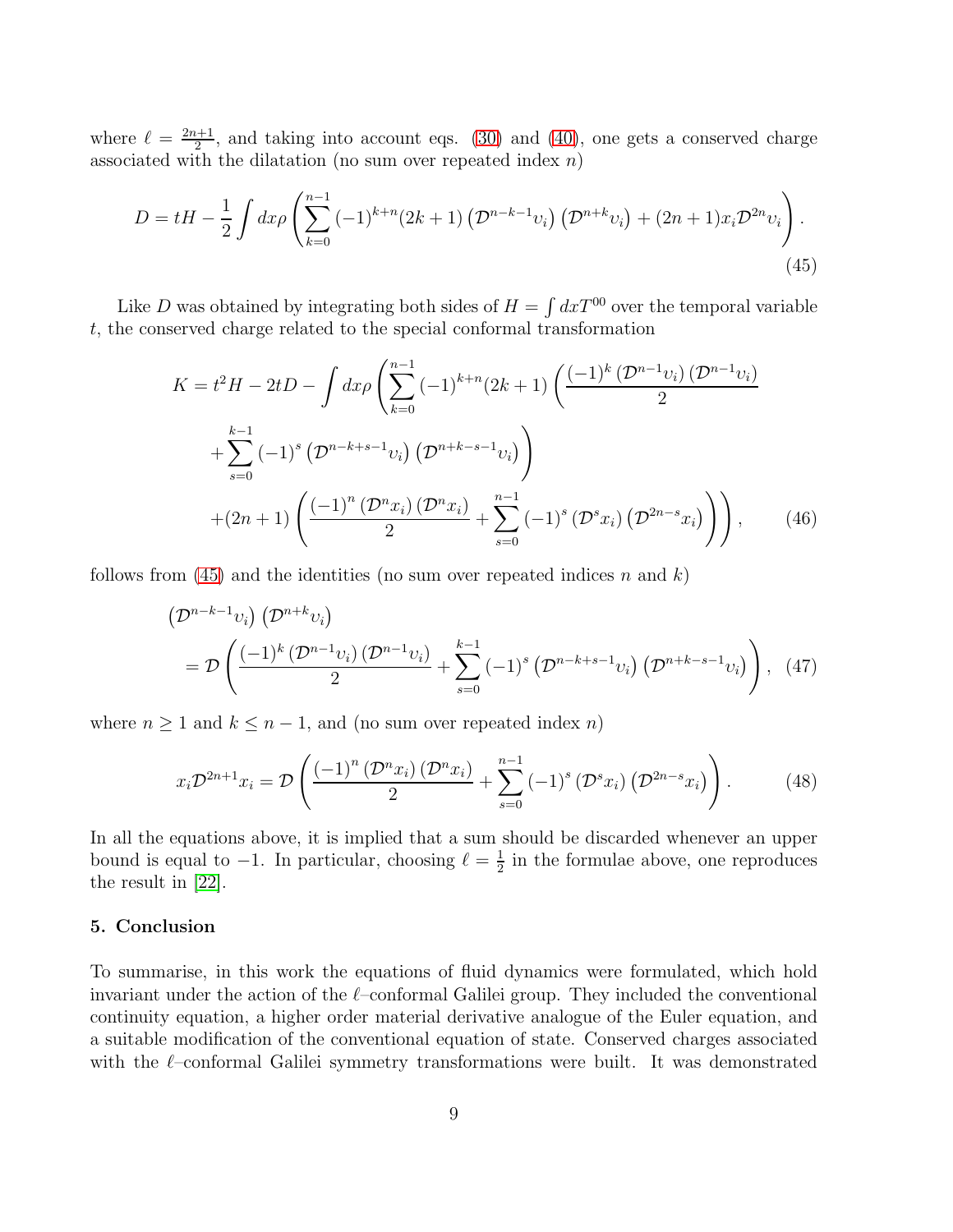that, while the acceleration charges could be constructed both for integer and half–integer values of  $\ell$ , the  $SL(2, R)$ –charges and the energy–momentum tensor were straightforward to build for a half–integer  $\ell$  only.

Turning to possible further developments, it would be interesting to construct a Hamiltonian formulation for the higher derivative fluid equations in Sect. 3. As was demonstrated in [\[22\]](#page-13-6), the  $\ell = \frac{1}{2}$  Hamiltonain

$$
H = \int dx \left( \frac{1}{2} \rho v_i v_i + V(\rho) \right),
$$

gives rise to the continuity equation and the Euler equation, provided the Poisson bracket

$$
\{\rho(t,x), v_i(t,x')\} = -\frac{\partial \delta(x-x')}{\partial x_i}, \qquad \{v_i(t,x), v_j(t,x')\} = \frac{1}{\rho} \left(\frac{\partial v_j}{\partial x_i} - \frac{\partial v_i}{\partial x_j}\right) \delta(x-x')
$$

is introduced. A similar formalism for an arbitrary half–integer  $\ell$  deserves a separate study.

Explicit solutions to the generalised Euler equations and their dynamical stability are worth exploring as well. In particular, it would be interesting to understand whether the 2d variant of eqs.  $(27)$  admits generalised *n*–vortex solutions similar to those in [\[29\]](#page-13-8).

Finally, a possibility to use the equations in Sect. 3 within the context of the fluid/gravity correspondence (for a review see [\[30\]](#page-13-9)) is worth exploring.

#### Acknowledgements

This work is supported by the Russian Foundation for Basic Research, grant No 20-52-12003.

# Appendix: Infinitesimal transformations

In this Appendix, we display infinitesimal form of the  $\ell$ -conformal Galilei transformations acting upon the coordinates  $(t, x_i)$  and the fields  $(\rho(t, x), v_i(t, x))$ .

Substituting  $\alpha = 1, \delta = 1, \gamma = 0$  into eqs. [\(1\)](#page-2-0), [\(7\)](#page-3-1), [\(10\)](#page-3-3) and regarding  $\beta$  as infinitesimal parameter, one obtains the infinitesimal form of the temporal translation

$$
t' = t + \beta,
$$
  
\n
$$
\rho'(t', x') = \rho(t, x),
$$
  
\n
$$
\rho'(t, x) = \rho(t, x) - \frac{\partial \rho(t, x)}{\partial t} \beta,
$$
  
\n
$$
\nu'_i(t', x') = \nu_i(t, x),
$$
  
\n
$$
\nu'_i(t, x) = \nu_i(t, x) - \frac{\partial \nu_i(t, x)}{\partial t} \beta.
$$

Choosing  $\alpha = e^{\frac{\lambda}{2}}$ ,  $\delta = e^{-\frac{\lambda}{2}}$ ,  $\beta = 0$ ,  $\gamma = 0$ , setting  $\lambda$  to be infinitesimal parameter and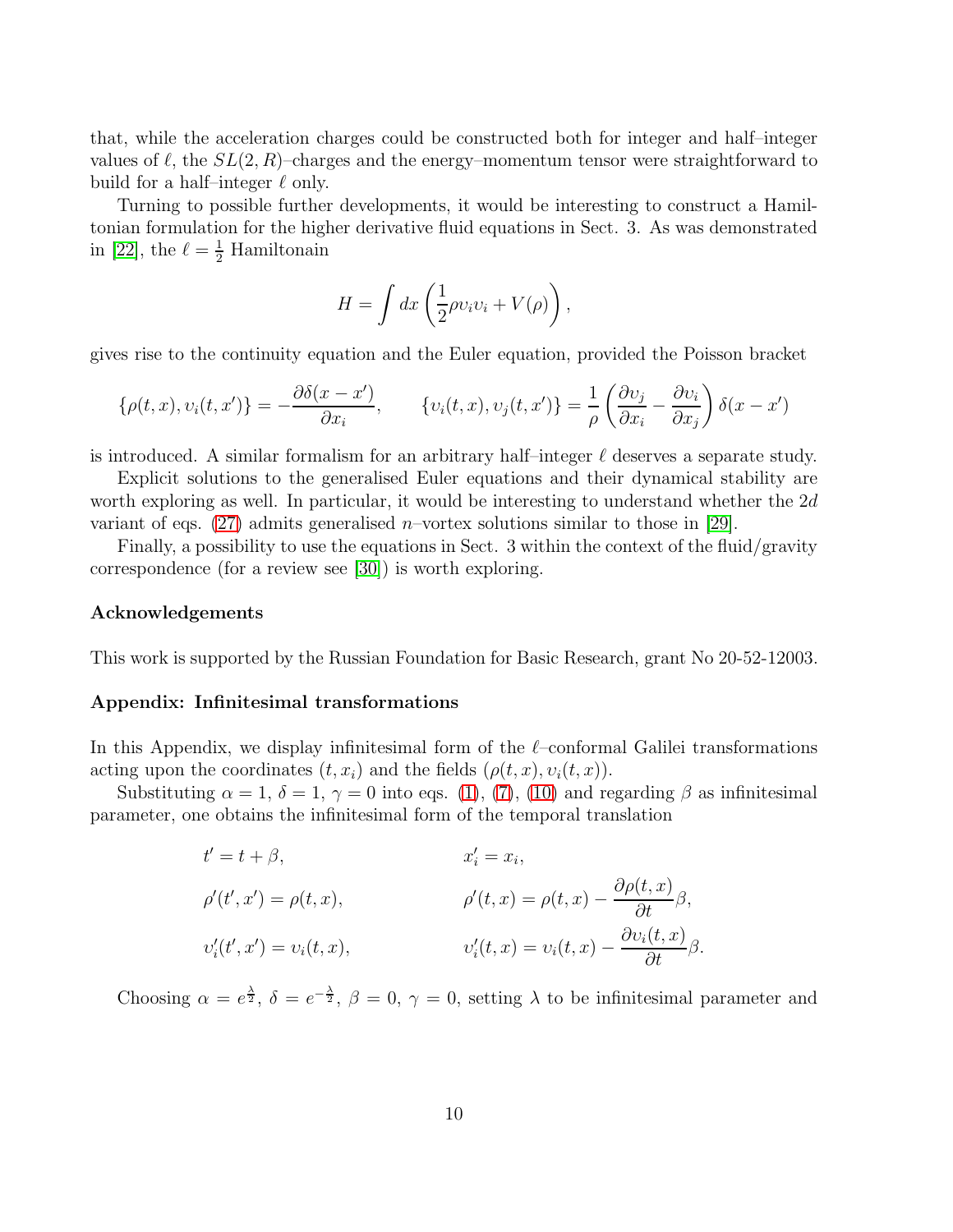Taylor expanding in  $\lambda$  up to the first order, one gets the dilatation transformation

$$
t' = t + \lambda t,
$$
  
\n
$$
x'_{i} = x_{i} + \lambda \ell x_{i},
$$
  
\n
$$
\rho'(t', x') = (1 - \lambda \ell d)\rho(t, x),
$$
  
\n
$$
\rho'(t, x) = (1 - \lambda \ell d)\rho(t, x) - \lambda t \frac{\partial \rho(t, x)}{\partial t} - \lambda \ell x_{i} \frac{\partial \rho(t, x)}{\partial x_{i}},
$$
  
\n
$$
v'_{i}(t', x') = (1 + \lambda(\ell - 1))v_{i}(t, x),
$$
  
\n
$$
v'_{i}(t, x) = (1 + \lambda(\ell - 1))v_{i}(t, x) - \lambda t \frac{\partial v_{i}(t, x)}{\partial t}
$$
  
\n
$$
- \lambda \ell x_{j} \frac{\partial v_{i}(t, x)}{\partial x_{j}}.
$$

Infinitesimal form of the special conformal transformation is found by setting  $\alpha = 1$ ,  $\delta = 1, \beta = 0, \gamma = -\sigma$ , with infinitesimal  $\sigma$ , and Taylor expanding in  $\sigma$  up to the first order

$$
t' = t + \sigma t^2,
$$
  
\n
$$
\rho'(t', x') = (1 - 2\sigma \ell dt)\rho(t, x),
$$
  
\n
$$
\rho'(t, x) = (1 - 2\sigma \ell dt)\rho(t, x) - \sigma t^2 \frac{\partial \rho(t, x)}{\partial t}
$$
  
\n
$$
-2\sigma \ell t x_i \frac{\partial \rho(t, x)}{\partial x_i},
$$
  
\n
$$
v'_i(t', x') = (1 + 2\sigma(\ell - 1)t)v_i(t, x)
$$
  
\n
$$
v'_i(t, x) = (1 + 2\sigma(\ell - 1)t)v_i(t, x) - \sigma t^2 \frac{\partial v_i(t, x)}{\partial t}
$$
  
\n
$$
+2\sigma \ell x_i,
$$
  
\n
$$
-2\sigma \ell t x_j \frac{\partial v_i(t, x)}{\partial x_j} + 2\sigma \ell x_i.
$$

The acceleration transformations can be treated likewise and the result reads (no sum over repeated index  $n$ )

$$
t' = t,
$$
  
\n
$$
\alpha'_{i} = x_{i} + a_{i}^{(n)} t^{n},
$$
  
\n
$$
\rho'(t', x') = \rho(t, x),
$$
  
\n
$$
\rho'(t, x) = \rho(t, x) - t^{n} a_{i}^{(n)} \frac{\partial \rho(t, x)}{\partial x_{i}},
$$
  
\n
$$
v'_{i}(t', x') = v_{i}(t, x) + n a_{i}^{(n)} t^{n-1},
$$
  
\n
$$
v'_{i}(t, x) = v_{i}(t, x) - a_{j}^{(n)} t^{n} \frac{\partial v_{i}(t, x)}{\partial x_{j}} + n a_{i}^{(n)} t^{n-1},
$$

where  $a_i^{(n)}$  $i^{(n)}$ ,  $n = 0, \ldots, 2\ell$ , are infinitesimal vector parameters.

Introducing the variations

$$
t' = t + \delta t
$$
,  $x'_i = x_i + \delta x_i$ ,  $\rho'(t', x') = \rho(t, x) + \delta \rho(t, x)$ ,  $v'_i(t', x') = v_i(t, x) + \delta v_i(t, x)$ ,

where  $\delta$  is regarded as the product of an infinitesimal parameter and a generator, and computing the commutators  $[\delta_1, \delta_2]$  acting upon both the coordinates and fields, one reproduces the algebra [\(5\)](#page-2-2).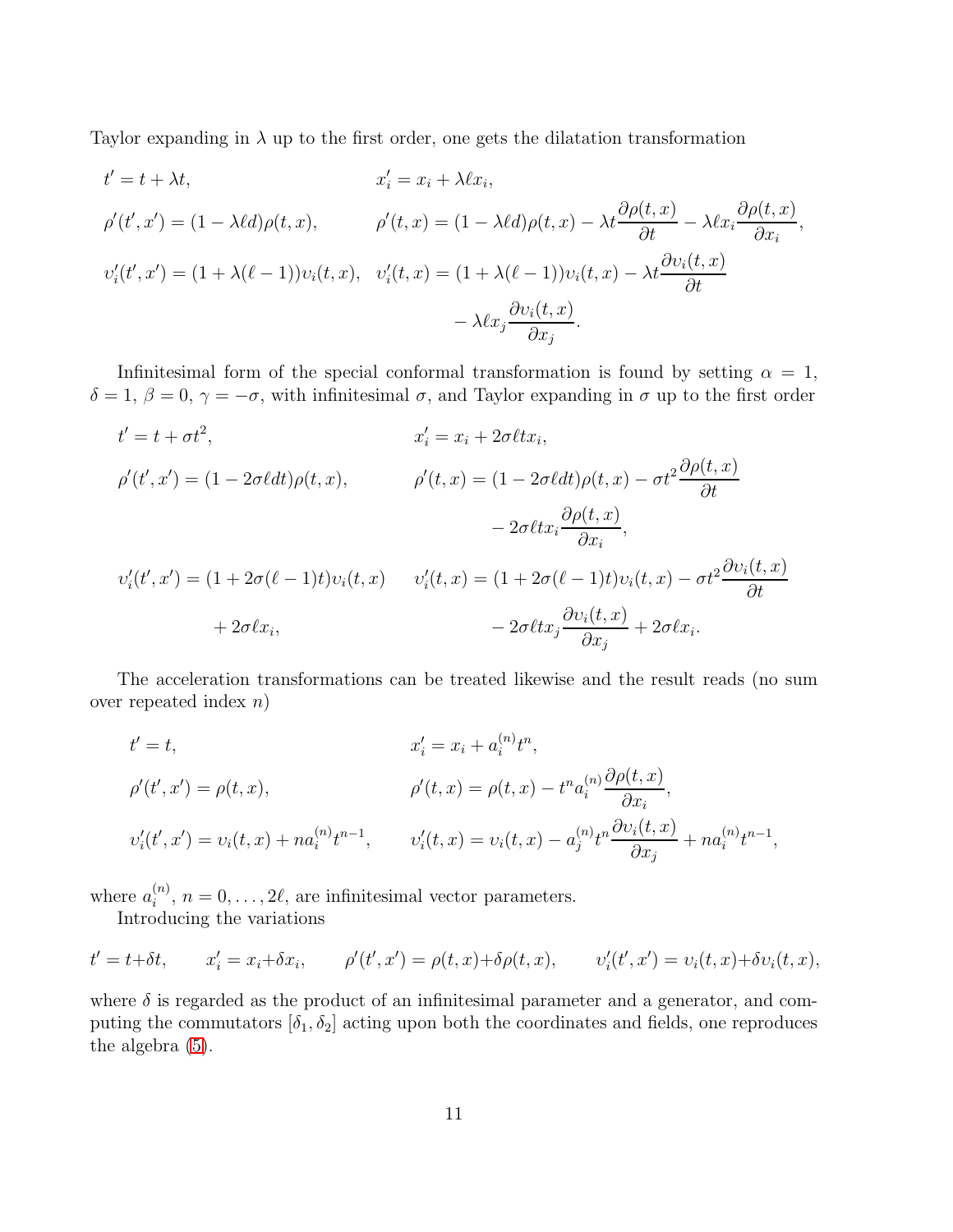# <span id="page-12-0"></span>References

- <span id="page-12-1"></span>[1] Y. Nishida, D.T. Son, Unitary Fermi gas, epsilon expansion, and nonrelativistic conformal field theories, Lect. Notes Phys. 836 (2012) 233, [arXiv:1004.3597.](http://arxiv.org/abs/1004.3597)
- <span id="page-12-2"></span>[2] M. Henkel, Local scale invariance and strongly anisotropic equilibrium critical systems, Phys. Rev. Lett. 78 (1997) 1940, [cond-mat/9610174.](http://arxiv.org/abs/cond-mat/9610174)
- <span id="page-12-3"></span>[3] J. Negro, M.A. del Olmo, A. Rodriguez-Marco, Nonrelativistic conformal groups, J. Math. Phys. 38 (1997) 3786.
- [4] J. Lukierski, P.C. Stichel, W.J. Zakrzewski, Acceleration-extended Galilean symmetries with central charges and their dynamical realizations, Phys. Lett.  $B$  650 (2007) 203, [hep-th/0702179.](http://arxiv.org/abs/hep-th/0702179)
- <span id="page-12-12"></span><span id="page-12-4"></span>[5] S. Fedoruk, E. Ivanov, J. Lukierski, Galilean conformal mechanics from nonlinear realizations, Phys. Rev. D 83 (2011) 085013, [arXiv:1101.1658.](http://arxiv.org/abs/1101.1658)
- <span id="page-12-5"></span>[6] C. Duval, P. Horvathy, Conformal Galilei groups, Veronese curves, and Newton–Hooke spacetimes, J. Phys. A 44 (2011) 335203, [arXiv:1104.1502.](http://arxiv.org/abs/1104.1502)
- <span id="page-12-6"></span>[7] J. Gomis, K. Kamimura, Schrodinger equations for higher order non-relativistic particles and N–Galilean conformal symmetry, Phys. Rev. D 85 (2012) 045023, [arXiv:1109.3773.](http://arxiv.org/abs/1109.3773)
- [8] K. Andrzejewski, J. Gonera, P. Maslanka, Nonrelativistic conformal groups and their dynamical realizations, Phys. Rev. D 86 (2012) 065009, [arXiv:1204.5950.](http://arxiv.org/abs/1204.5950)
- <span id="page-12-10"></span>[9] A. Galajinsky, I. Masterov, *Dynamical realization of*  $\ell$ *-conformal Galilei algebra and* oscillators, Nucl. Phys. B 866 (2013) 212, [arXiv:1208.1403.](http://arxiv.org/abs/1208.1403)
- <span id="page-12-11"></span>[10] A. Galajinsky, I. Masterov, *Dynamical realizations of*  $\ell$ *–conformal Newton-Hooke group*, Phys. Lett. B 723 (2013) 190, [arXiv:1303.3419.](http://arxiv.org/abs/1303.3419)
- <span id="page-12-8"></span><span id="page-12-7"></span>[11] K. Andrzejewski, J. Gonera, P. Kosinski, P. Maslanka, On dynamical realizations of  $\ell$ –conformal Galilei groups, Nucl. Phys. B **876** (2013) 309, [arXiv:1305.6805.](http://arxiv.org/abs/1305.6805)
- [12] K. Andrzejewski, A. Galajinsky, J. Gonera, I. Masterov, Conformal Newton–Hooke symmetry of Pais-Uhlenbeck oscillator, Nucl. Phys. B 885 (2014) 150, [arXiv:1402.1297.](http://arxiv.org/abs/1402.1297)
- <span id="page-12-9"></span>[13] A. Galajinsky, I. Masterov, On dynamical realizations of ℓ–conformal Galilei and Newton–Hooke algebras, Nucl. Phys. B 896 (2015) 244, [arXiv:1503.08633.](http://arxiv.org/abs/1503.08633)
- <span id="page-12-13"></span>[14] D. Chernyavsky, A. Galajinsky, *Ricci–flat spacetimes with*  $\ell$ *–conformal Galilei symme*try, Phys. Lett. B 754 (2016) 249, [arXiv:1512.06226.](http://arxiv.org/abs/1512.06226)
- <span id="page-12-14"></span>[15] D. Chernyavsky, *Coset spaces and Einstein manifolds with*  $\ell$ -conformal Galilei symmetry, Nucl. Phys. B 911 (2016) 471, [arXiv:1606.08224.](http://arxiv.org/abs/1606.08224)